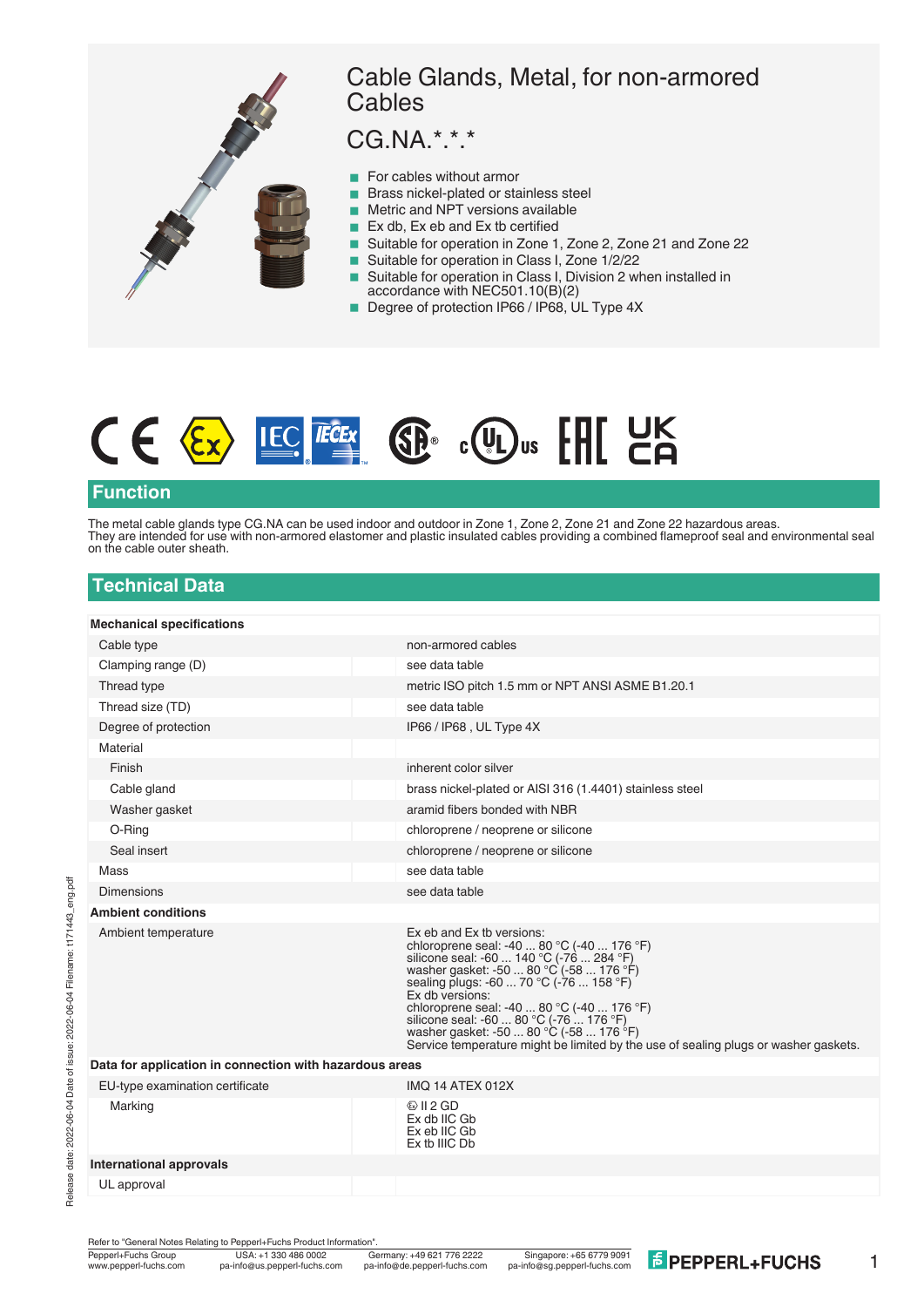| cULus                      | E490324 tested to UL 514B<br>E490962 tested to UL 2225                                                                                                                                                                                                                                                               |
|----------------------------|----------------------------------------------------------------------------------------------------------------------------------------------------------------------------------------------------------------------------------------------------------------------------------------------------------------------|
| CSA approval               | CSA 60079-7, CSA 60079-31                                                                                                                                                                                                                                                                                            |
| <b>IECEx approval</b>      | <b>IECEX IMO 14.0004X</b>                                                                                                                                                                                                                                                                                            |
| UKCA approval              | CML 21 UKEX 11380X                                                                                                                                                                                                                                                                                                   |
| <b>INMETRO</b> approval    | DNV 20.0029 X                                                                                                                                                                                                                                                                                                        |
| EAC approval               | RU C-DE.AA87.B.00459/20                                                                                                                                                                                                                                                                                              |
| CCC approval               | 2021312313000344                                                                                                                                                                                                                                                                                                     |
| <b>Conformity</b>          |                                                                                                                                                                                                                                                                                                                      |
| Degree of protection       | EN 60529                                                                                                                                                                                                                                                                                                             |
| CE marking                 | 0102                                                                                                                                                                                                                                                                                                                 |
| <b>General information</b> |                                                                                                                                                                                                                                                                                                                      |
| Scope of delivery          | K01 - metric variants, individual component: Cable gland, washer gasket, locknut,<br>Earth tag, shroud PVC, brief instructions<br>K01 - NPT variants, individual component: Cable gland, shroud PVC, brief<br>instructions<br>Knn - packing unit with multiple components: Cable glands, brief instructions (1 copy) |
| Supplementary information  | EC-Type Examination Certificate, Statement of Conformity, Declaration of Conformity,<br>Attestation of Conformity and instructions have to be observed where applicable. For<br>information see www.pepperl-fuchs.com.                                                                                               |
| <b>Accessories</b>         |                                                                                                                                                                                                                                                                                                                      |
| Sealing plugs              | see data table                                                                                                                                                                                                                                                                                                       |

**Technical Data**

#### **Type Code**

| $V^{\star\star}$ |
|------------------|
| 1704<br>nu '     |
|                  |

Example: CG.NA.M20.BN.C.16.K01

Cable gland metal, for non-armored cables, thread size M20, body brass nickel-plated, chloroprene seals for -40 °C ... 80 °C, installation thread length 16 mm, one piece

| $\vert$                 | <b>Series</b>                                                             |
|-------------------------|---------------------------------------------------------------------------|
| CG                      | cable glands                                                              |
|                         |                                                                           |
| $\overline{2}$          | <b>Type</b>                                                               |
| <b>NA</b>               | metal, for non-armored cables                                             |
| $\overline{\mathbf{3}}$ | Thread, type and size                                                     |
|                         |                                                                           |
| $M^*$                   | metric ISO pitch 1.5; sizes see dimensions data table                     |
| NPT*                    | NPT ANSI ASME B1.20.1; sizes see dimensions data table                    |
|                         |                                                                           |
| $\boldsymbol{4}$        | <b>Material</b>                                                           |
| <b>BN</b>               | brass nickel-plated                                                       |
| SS                      | stainless steel                                                           |
| 5                       | <b>Material seals / O-Ring</b>                                            |
|                         |                                                                           |
| C                       | chloroprene / neoprene                                                    |
| S                       | silicone                                                                  |
| -6                      | Thread length for installation in enclosure                               |
| $**$                    | length in mm                                                              |
|                         |                                                                           |
|                         | <b>Packaging unit</b>                                                     |
|                         | units not packaged, for use in Pepperl+Fuchs Solution Engineering Centers |
| $K^{**}$                | units quantity per package                                                |

Refer to "General Notes Relating to Pepperl+Fuchs Product Information"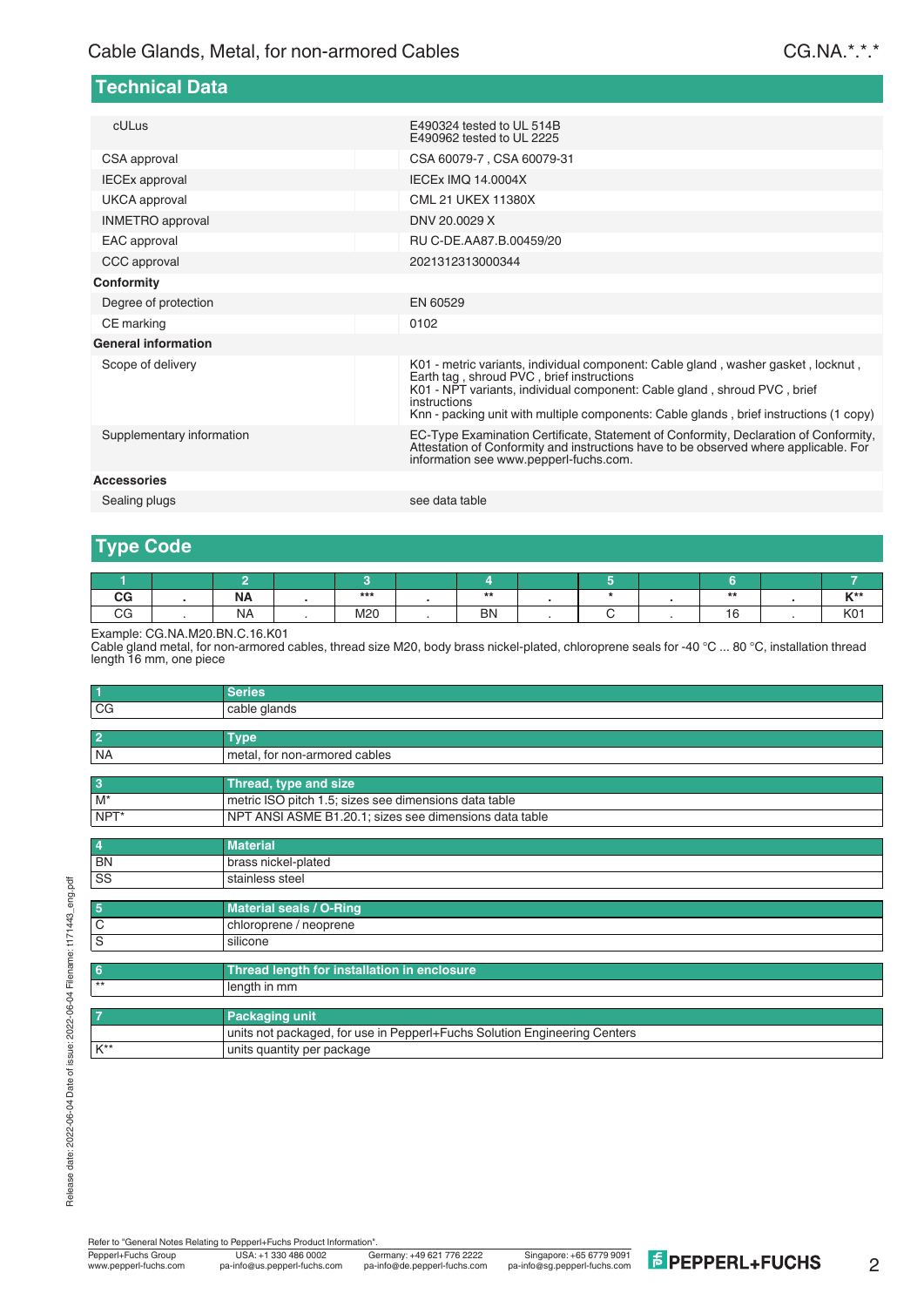# **Dimensions**

| Legend          |                                          |
|-----------------|------------------------------------------|
| 1               | Washer gasket (accessory)                |
| $\mathcal{P}$   | O-Ring                                   |
| 3               | Gland body basis                         |
| $\overline{4}$  | Seal insert S3                           |
| 5               | Seal insert S2                           |
| 6               | Seal insert S1                           |
| 7               | Cap nut                                  |
|                 |                                          |
| D               | Clamping range, cable sheath diameter    |
| D <sub>2</sub>  | Width across corners                     |
| н               | Length outside enclosure                 |
| L               | <b>Total length</b>                      |
| $S^*$           | Clamping range, seal insert combinations |
| SW <sup>*</sup> | Width across flats                       |
| TD              | Thread size                              |
| <b>TI</b>       | Thread length                            |



USA: +1 330 486 0002 Singapore: +65 6779 9091 www.pepperl-fuchs.com pa-info@us.pepperl-fuchs.com pa-info@sg.pepperl-fuchs.com pa-info@de.pepperl-fuchs.com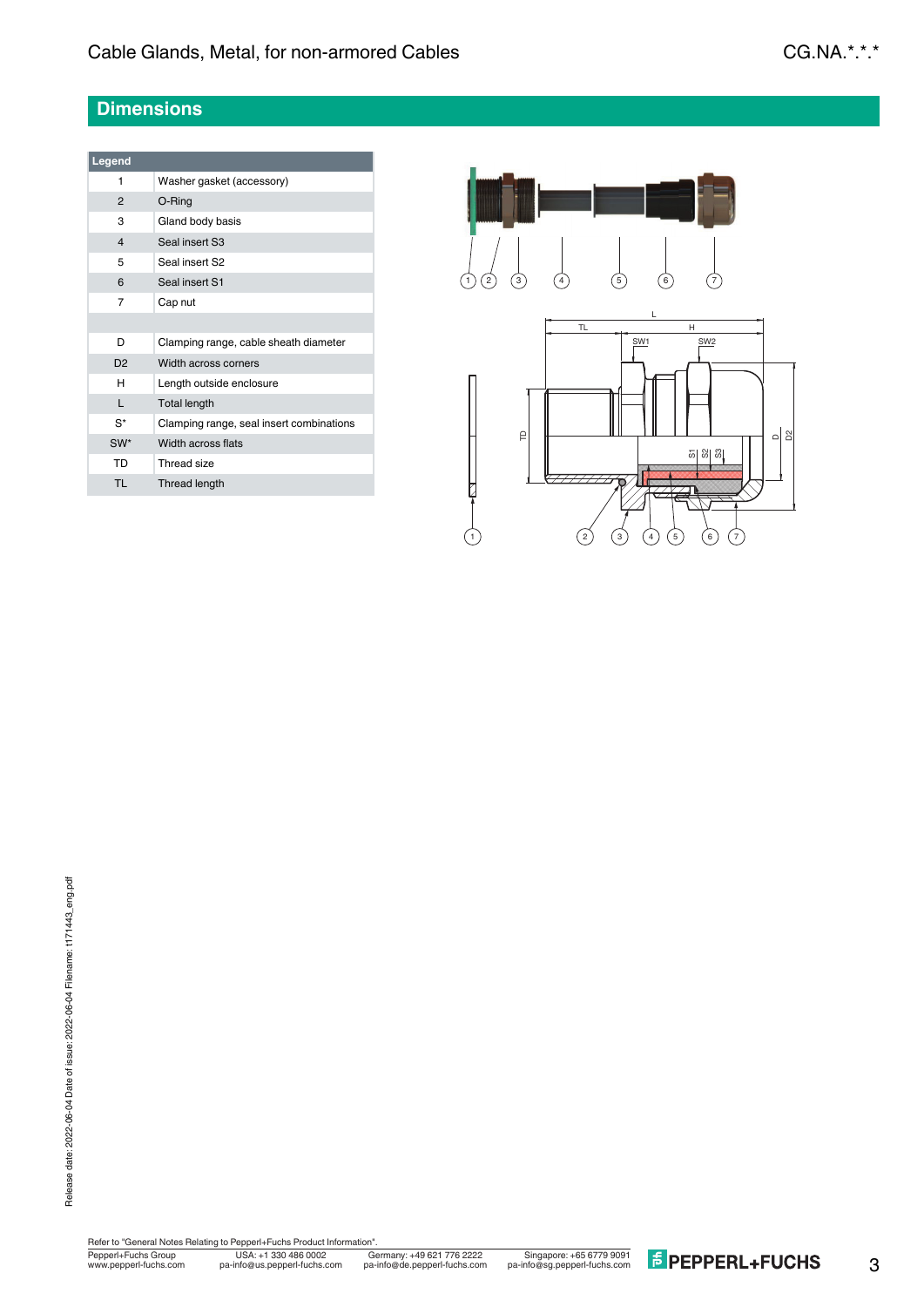### **Dimensions Metric - Brass Nickel-plated**

| <b>Type</b>          | <b>Thread</b><br>size |      | Clamping range [mm]<br>seal insert combinations | <b>Dimensions</b><br>[mm] |                          |      |      |    |                |                 |                 |                          |
|----------------------|-----------------------|------|-------------------------------------------------|---------------------------|--------------------------|------|------|----|----------------|-----------------|-----------------|--------------------------|
|                      | <b>TD</b>             | D    | $S1 + S2 + S3$                                  | $S1+S2$                   | S <sub>1</sub>           | н    |      | ٦R | D <sub>2</sub> | SW <sub>1</sub> | SW <sub>2</sub> |                          |
| CG.NA.M16.BN.C.16.*  | M16                   | 412  | 46                                              | 69                        | 912                      | 33   | 49   | 16 | 24             | 22              | 22              | $\overline{\phantom{a}}$ |
| CG.NA.M20S.BN.C.16.* | M20                   | 412  | 46                                              | 69                        | 912                      | 29   | 45   | 16 | 26.5           | 24              | 22              | X                        |
| CG.NA.M20.BN.C.16.*  | M20                   | 1016 | 1012                                            | 1214.5                    | 14.516                   | 32   | 48   | 16 | 31             | 28              | 28              | $\times$                 |
| CG.NA.M25S.BN.C.16.* | M <sub>25</sub>       | 1018 | 1012                                            | 1214.5                    | 14.518                   | 32.5 | 48.5 | 16 | 31             | 28              | 28              | $\mathsf{x}$             |
| CG.NA.M25.BN.C.16.*  | M25                   | 1420 | 1417                                            | 1720                      | $\overline{\phantom{a}}$ | 36   | 52   | 16 | 39             | 35              | 35              | X                        |
| CG.NA.M32S.BN.C.16.* | M32                   | 1424 | 1417                                            | 1720                      | 2024                     | 35   | 51   | 16 | 39             | 35              | 35              | X                        |
| CG.NA.M40S.BN.C.18.* | M40                   | 2232 | 2224                                            | 2427                      | 2732                     | 42.5 | 60.5 | 18 | 49.5           | 45              | 45              | $\times$                 |
| CG.NA.M50S.BN.C.18.* | M <sub>50</sub>       | 2635 | 2628                                            | 2831                      | 3135                     | 45.5 | 63.5 | 18 | 61             | 55              | 50              | X                        |
| CG.NA.M50.BN.C.18.*  | M50                   | 3544 | 3538                                            | 3841                      | 4144                     | 45   | 63   | 18 | 70             | 64              | 64              | $\times$                 |
| CG.NA.M63S.BN.C.18.* | M63                   | 3545 | 3538                                            | 3841                      | 4145                     | 45   | 63   | 18 | 75             | 68              | 64              | $\mathsf{x}$             |
| CG.NA.M63.BN.C.18.*  | M63                   | 4656 | 4648                                            | 48  52                    | 5256                     | 54   | 72   | 18 | 89             | 75              | 80              | X                        |

UL: X = UL approved

# **Details and Accessories Metric - Brass Nickel-plated**

| <b>Type</b>            | Thread<br>size  |                  | Mass approx.             | Diameter<br>thru-hole<br>[mm] |                 | <b>Nut torques [Nm]</b><br>seal insert combinations | <b>Sealing plugs</b>       | <b>Delivery</b><br>quantity       |                   |                |
|------------------------|-----------------|------------------|--------------------------|-------------------------------|-----------------|-----------------------------------------------------|----------------------------|-----------------------------------|-------------------|----------------|
|                        | <b>TD</b>       | Compo-<br>nent   | <b>Packaging</b><br>unit | <b>DT</b>                     | SW <sub>1</sub> | SW <sub>2</sub><br>$S1+S2+S3$                       | SW <sub>2</sub><br>$S1+S2$ | SW <sub>2</sub><br>S <sub>1</sub> |                   |                |
| CG.NA.M16.BN.C.16.K01  | M16             | 51 <sub>q</sub>  | 76 g                     | 1616.2                        | 4               | 20                                                  | 18                         | 15                                | BP.NA.M16-M20S.PA | 1              |
| CG.NA.M16.BN.C.16.K50  | M <sub>16</sub> | 51 <sub>g</sub>  | 2.81 kg                  | 1616.2                        | $\overline{4}$  | 20                                                  | 18                         | 15                                | BP.NA.M16-M20S.PA | 50             |
| CG.NA.M20S.BN.C.16.K01 | M20             | 48 g             | 70 g                     | 2020.2                        | 5.5             | 20                                                  | 18                         | 15                                | BP.NA.M16-M20S.PA | $\mathbf{1}$   |
| CG.NA.M20S.BN.C.16.K50 | M20             | 48 g             | 2.64 kg                  | 2020.2                        | 5.5             | 20                                                  | 18                         | 15                                | BP.NA.M16-M20S.PA | 50             |
| CG.NA.M20.BN.C.16.K01  | M20             | 65 g             | 101 <sub>q</sub>         | 2020.2                        | 6               | 24                                                  | 22                         | 18                                | BP.NA.M20-M25S.PA | $\mathbf{1}$   |
| CG.NA.M20.BN.C.16.K50  | M20             | 65 <sub>g</sub>  | 3.58 kg                  | 20  20.2                      | 6               | 24                                                  | 22                         | 18                                | BP.NA.M20-M25S.PA | 50             |
| CG.NA.M25S.BN.C.16.K01 | M25             | 73 g             | 110q                     | 25  25.2                      | 6               | 25                                                  | 22                         | 18                                | BP.NA.M20-M25S.PA | $\mathbf{1}$   |
| CG.NA.M25S.BN.C.16.K25 | M25             | 73 g             | 2.01 kg                  | 2525.2                        | 6               | 25                                                  | 22                         | 18                                | BP.NA.M20-M25S.PA | 25             |
| CG.NA.M25.BN.C.16.K01  | M25             | 116 g            | 160 g                    | 2525.2                        | 6               | 26                                                  | 22                         | $\blacksquare$                    | BP.NA.M25-M32S.PA | 1              |
| CG.NA.M25.BN.C.16.K15  | M25             | 116 <sub>g</sub> | 1.91 kg                  | 25  25.2                      | 6               | 26                                                  | 22                         | $\blacksquare$                    | BP.NA.M25-M32S.PA | 15             |
| CG.NA.M32S.BN.C.16.K01 | M32             | 115q             | 165 g                    | 3232.3                        | 6               | 28                                                  | 23                         | 20                                | BP.NA.M25-M32S.PA | $\mathbf{1}$   |
| CG.NA.M32S.BN.C.16.K15 | M32             | 115q             | 1.9 <sub>kg</sub>        | 3232.3                        | 6               | 28                                                  | 23                         | 20                                | BP.NA.M25-M32S.PA | 15             |
| CG.NA.M40S.BN.C.18.K01 | M40             | 211g             | 293 g                    | 4040.3                        | 12              | 56                                                  | 50                         | 45                                | BP.NA.M32-M40S.PA | 1              |
| CG.NA.M40S.BN.C.18.K05 | M40             | 211q             | $1.16$ kg                | 4040.3                        | 12              | 56                                                  | 50                         | 45                                | BP.NA.M32-M40S.PA | 5              |
| CG.NA.M50S.BN.C.18.K01 | M50             | 327 g            | 458 g                    | 5050.3                        | 18              | 57                                                  | 55                         | 52                                | BP.NA.M40-M50S.PA | 1              |
| CG.NA.M50S.BN.C.18.K05 | M50             | 327 g            | 1.8 <sub>kq</sub>        | 5050.3                        | 18              | 57                                                  | 55                         | 52                                | BP.NA.M40-M50S.PA | 5              |
| CG.NA.M50.BN.C.18.K01  | M50             | 438 g            | 613 g                    | 5050.3                        | 18              | 190                                                 | 155                        | 140                               | BP.NA.M50-M63S.PA | $\mathbf{1}$   |
| CG.NA.M50.BN.C.18.K04  | M50             | 438 g            | 1.93 <sub>q</sub>        | 5050.3                        | 18              | 190                                                 | 155                        | 140                               | BP.NA.M50-M63S.PA | 4              |
| CG.NA.M63S.BN.C.18.K01 | M63             | 468 g            | 655 g                    | 6363.3                        | 25              | 190                                                 | 155                        | 140                               | BP.NA.M50-M63S.PA | $\mathbf{1}$   |
| CG.NA.M63S.BN.C.18.K04 | M63             | 468 g            | 2.06 kg                  | 6363.3                        | 25              | 190                                                 | 155                        | 140                               | BP.NA.M50-M63S.PA | 4              |
| CG.NA.M63.BN.C.18.K01  | M63             | 716 g            | 891 g                    | 6363.3                        | 25              | 160                                                 | 145                        | 135                               | BP.NA.M63-M75S.PA | $\mathbf{1}$   |
| CG.NA.M63.BN.C.18.K02  | M63             | 716 g            | 1.58 kg                  | 6363.3                        | 25              | 160                                                 | 145                        | 135                               | BP.NA.M63-M75S.PA | $\overline{2}$ |

\*Knn: scope of delivery see table technical data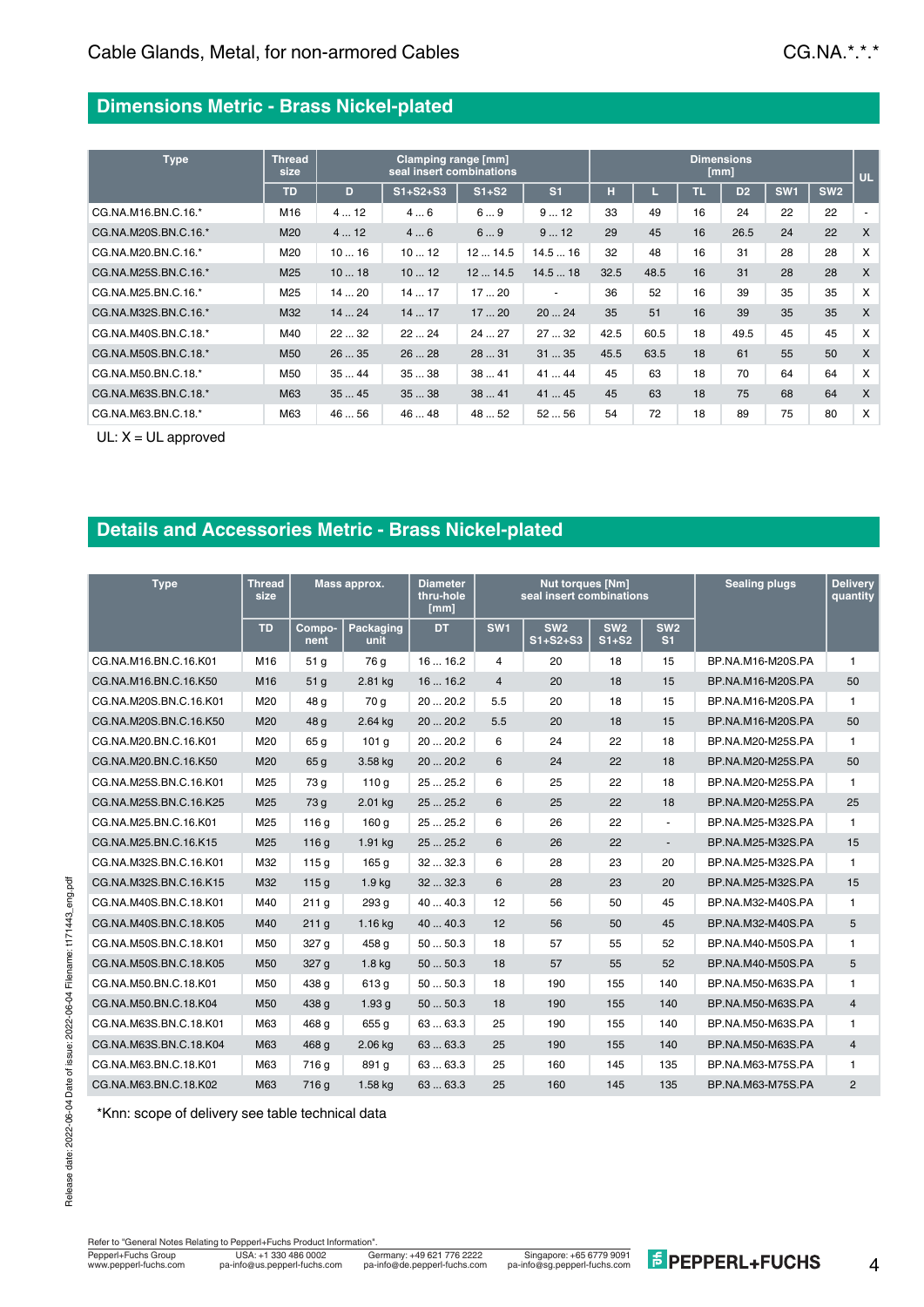# **Dimensions Metric - Stainless Steel**

| <b>Type</b>          | <b>Thread</b><br>size |      | Clamping range [mm]<br>seal insert combinations | <b>Dimensions</b><br>[mm] |                          |      |      |     |                |                 |                 |                          |
|----------------------|-----------------------|------|-------------------------------------------------|---------------------------|--------------------------|------|------|-----|----------------|-----------------|-----------------|--------------------------|
|                      | <b>TD</b>             | D    | $S1 + S2 + S3$                                  | $S1+S2$                   | S <sub>1</sub>           | н    |      | TR. | D <sub>2</sub> | SW <sub>1</sub> | SW <sub>2</sub> |                          |
| CG.NA.M16.SS.C.16.*  | M16                   | 412  | 46                                              | 69                        | 912                      | 33   | 49   | 16  | 24             | 22              | 22              | $\overline{\phantom{a}}$ |
| CG.NA.M20S.SS.C.16.* | M20                   | 412  | 46                                              | 69                        | 912                      | 29   | 45   | 16  | 26.5           | 24              | 22              | X                        |
| CG.NA.M20.SS.C.16.*  | M20                   | 1016 | 1012                                            | 1214.5                    | 14.516                   | 32   | 48   | 16  | 31             | 28              | 28              | $\times$                 |
| CG.NA.M25S.SS.C.16.* | M <sub>25</sub>       | 1018 | 1012                                            | 1214.5                    | 14.518                   | 32.5 | 48.5 | 16  | 31             | 28              | 28              | $\mathsf{x}$             |
| CG.NA.M25.SS.C.16.*  | M25                   | 1420 | 1417                                            | 1720                      | $\overline{\phantom{a}}$ | 36   | 52   | 16  | 39             | 35              | 35              | X                        |
| CG.NA.M32S.SS.C.16.* | M32                   | 1424 | 1417                                            | 1720                      | 2024                     | 35   | 51   | 16  | 39             | 35              | 35              | X                        |
| CG.NA.M40S.SS.C.18.* | M40                   | 2232 | 2224                                            | 2427                      | 2732                     | 42.5 | 60.5 | 18  | 49.5           | 45              | 45              | X                        |
| CG.NA.M50S.SS.C.18.* | M <sub>50</sub>       | 2635 | 2628                                            | 2831                      | 3135                     | 45.5 | 63.5 | 18  | 61             | 55              | 50              | X                        |
| CG.NA.M50.SS.C.18.*  | M50                   | 3544 | 3538                                            | 3841                      | 4144                     | 45   | 63   | 18  | 70             | 64              | 64              | $\times$                 |
| CG.NA.M63S.SS.C.18.* | M63                   | 3545 | 3538                                            | 3841                      | 41  45                   | 45   | 63   | 18  | 75             | 68              | 64              | $\mathsf{x}$             |
| CG.NA.M63.SS.C.18.*  | M63                   | 4656 | 4648                                            | 48  52                    | 5256                     | 54   | 72   | 18  | 89             | 75              | 80              | X                        |

UL: X = UL approved

### **Details and Accessories Metric - Stainless Steel**

| <b>Type</b>            | <b>Thread</b><br>size |                  | Mass approx.      | Diameter<br>thru-hole<br>[mm] |                 | <b>Nut torques [Nm]</b><br>seal insert combinations |                            | <b>Sealing plugs</b>              | <b>Delivery</b><br>quantity |                |
|------------------------|-----------------------|------------------|-------------------|-------------------------------|-----------------|-----------------------------------------------------|----------------------------|-----------------------------------|-----------------------------|----------------|
|                        | <b>TD</b>             | Compo-<br>nent   | Packaging<br>unit | <b>DT</b>                     | SW <sub>1</sub> | SW <sub>2</sub><br>$S1 + S2 + S3$                   | SW <sub>2</sub><br>$S1+S2$ | SW <sub>2</sub><br>S <sub>1</sub> |                             |                |
| CG.NA.M16.SS.C.16.K01  | M16                   | 49 g             | 69 g              | 1616.2                        | 4               | 20                                                  | 18                         | 15                                | BP.NA.M16-M20S.PA           | 1              |
| CG.NA.M16.SS.C.16.K50  | M16                   | 49 <sub>g</sub>  | $2.7$ kg          | 1616.2                        | $\overline{4}$  | 20                                                  | 18                         | 15                                | BP.NA.M16-M20S.PA           | 50             |
| CG.NA.M20S.SS.C.16.K01 | M20                   | 49 g             | 82 g              | 2020.2                        | 5.5             | 20                                                  | 18                         | 15                                | BP.NA.M16-M20S.PA           | $\mathbf{1}$   |
| CG.NA.M20S.SS.C.16.K50 | M20                   | 49 g             | $2.7$ kg          | 2020.2                        | 5.5             | 20                                                  | 18                         | 15                                | BP.NA.M16-M20S.PA           | 50             |
| CG.NA.M20.SS.C.16.K01  | M20                   | 69 g             | 97 <sub>q</sub>   | 2020.2                        | 6               | 24                                                  | 22                         | 18                                | BP.NA.M20-M25S.PA           | $\mathbf{1}$   |
| CG.NA.M20.SS.C.16.K50  | M20                   | 69 g             | 3.8 kg            | 2020.2                        | 6               | 24                                                  | 22                         | 18                                | BP.NA.M20-M25S.PA           | 50             |
| CG.NA.M25S.SS.C.16.K01 | M25                   | 75 g             | 105 <sub>q</sub>  | 2525.2                        | 6               | 25                                                  | 22                         | 18                                | BP.NA.M20-M25S.PA           | $\mathbf{1}$   |
| CG.NA.M25S.SS.C.16.K25 | M25                   | 75 g             | 2.06 kg           | 2525.2                        | 6               | 25                                                  | 22                         | 18                                | BP.NA.M20-M25S.PA           | 25             |
| CG.NA.M25.SS.C.16.K01  | M25                   | 110 <sub>g</sub> | 154 g             | 2525.2                        | 6               | 26                                                  | 22                         | ÷.                                | BP.NA.M25-M32S.PA           | $\mathbf{1}$   |
| CG.NA.M25.SS.C.16.K15  | M25                   | 110q             | 1.82 kg           | 25  25.2                      | 6               | 26                                                  | 22                         | $\blacksquare$                    | BP.NA.M25-M32S.PA           | 15             |
| CG.NA.M32S.SS.C.16.K01 | M32                   | 116 g            | 162 g             | 3232.3                        | 6               | 28                                                  | 23                         | 20                                | BP.NA.M25-M32S.PA           | $\mathbf{1}$   |
| CG.NA.M32S.SS.C.16.K15 | M32                   | 116q             | 1.91 kg           | 3232.3                        | 6               | 28                                                  | 23                         | 20                                | BP.NA.M25-M32S.PA           | 15             |
| CG.NA.M40S.SS.C.18.K01 | M40                   | 214q             | 300 <sub>q</sub>  | 4040.3                        | 12              | 56                                                  | 50                         | 45                                | BP.NA.M32-M40S.PA           | 1.             |
| CG.NA.M40S.SS.C.18.K05 | M40                   | 214q             | $1.18$ kg         | 4040.3                        | 12              | 56                                                  | 50                         | 45                                | BP.NA.M32-M40S.PA           | 5              |
| CG.NA.M50S.SS.C.18.K01 | M50                   | 316 g            | 442 g             | 5050.3                        | 18              | 57                                                  | 55                         | 52                                | BP.NA.M40-M50S.PA           | 1              |
| CG.NA.M50S.SS.C.18.K05 | M50                   | 316q             | 1.74q             | 5050.3                        | 18              | 57                                                  | 55                         | 52                                | BP.NA.M40-M50S.PA           | 5              |
| CG.NA.M50.SS.C.18.K01  | M50                   | 412 g            | 577 g             | 5050.3                        | 18              | 190                                                 | 155                        | 140                               | BP.NA.M50-M63S.PA           | 1              |
| CG.NA.M50.SS.C.18.K04  | M50                   | 412 g            | 1.81 kg           | 5050.3                        | 18              | 190                                                 | 155                        | 140                               | BP.NA.M50-M63S.PA           | 4              |
| CG.NA.M63S.SS.C.18.K01 | M63                   | 464 g            | 650 g             | 6363.3                        | 25              | 190                                                 | 155                        | 140                               | BP.NA.M50-M63S.PA           | 1              |
| CG.NA.M63S.SS.C.18.K04 | M63                   | 464 g            | $2.04$ kg         | 6363.3                        | 25              | 190                                                 | 155                        | 140                               | BP.NA.M50-M63S.PA           | 4              |
| CG.NA.M63.SS.C.18.K01  | M63                   | 779 g            | 843 g             | 6363.3                        | 25              | 160                                                 | 145                        | 135                               | BP.NA.M63-M75S.PA           | 1              |
| CG.NA.M63.SS.C.18.K02  | M63                   | 779 g            | 1.71 kg           | 6363.3                        | 25              | 160                                                 | 145                        | 135                               | BP.NA.M63-M75S.PA           | $\overline{2}$ |

\*Knn: scope of delivery see table technical data

Refer to "General Notes Relating to Pepperl+Fuchs Product Information".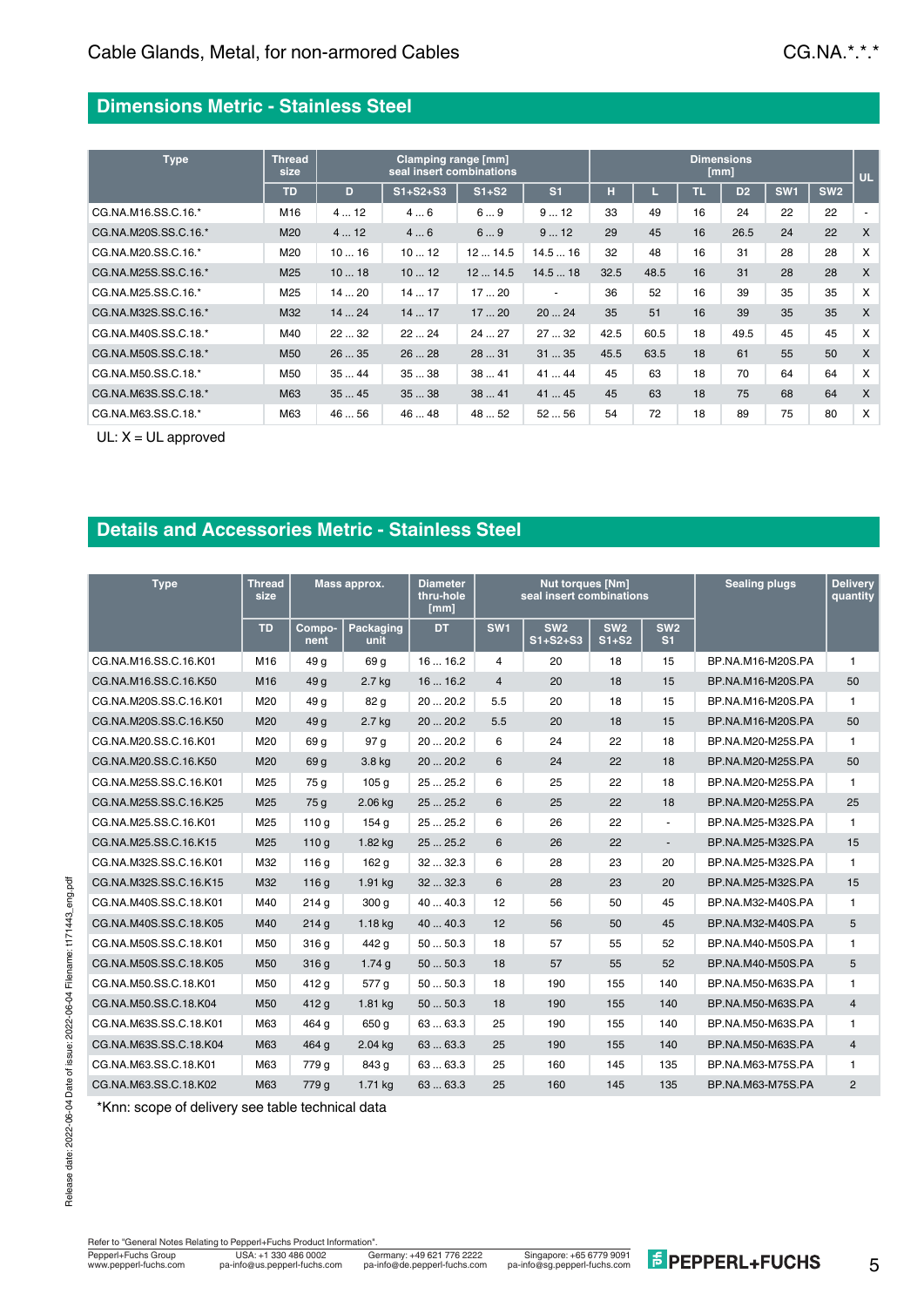#### **Dimensions NPT - Brass Nickel-plated**

| <b>Type</b>               | <b>Thread size</b> |      | Clamping range [mm]<br>seal insert combinations | <b>Dimensions</b><br>[mm] |                          |      |      |    |                |                 |                 |                           |
|---------------------------|--------------------|------|-------------------------------------------------|---------------------------|--------------------------|------|------|----|----------------|-----------------|-----------------|---------------------------|
|                           | <b>TD</b>          | D.   | $S1 + S2 + S3$                                  | $S1+S2$                   | S <sub>1</sub>           | н    | L.   | ПL | D <sub>2</sub> | SW <sub>1</sub> | SW <sub>2</sub> |                           |
| CG.NA.NPT3/8.BN.C.16.*    | <b>NPT 3/8"</b>    | 412  | 46                                              | 69                        | 912                      | 33   | 49   | 16 | 24.5           | 22              | 22              |                           |
| CG.NA.NPT1/2S.BN.C.16.*   | <b>NPT 1/2"</b>    | 412  | 46                                              | 69                        | 912                      | 29   | 45   | 16 | 26.5           | 24              | 22              |                           |
| CG.NA.NPT1/2.BN.C.16.*    | <b>NPT 1/2"</b>    | 1016 | 1012                                            | 1214.5                    | 14.516                   | 32   | 48   | 16 | 31             | 28              | 28              |                           |
| CG.NA.NPT3/4S.BN.C.16.*   | <b>NPT 3/4"</b>    | 1018 | 1012                                            | 1214.5                    | 14.518                   | 32   | 48   | 16 | 31             | 28              | 28              | $\boldsymbol{\mathsf{X}}$ |
| CG.NA.NPT3/4.BN.C.16.*    | <b>NPT 3/4"</b>    | 1420 | 1417                                            | 1720                      | $\blacksquare$           | 35   | 51   | 16 | 39             | 35              | 35              | X                         |
| CG.NA.NPT1S.BN.C.20.*     | NPT <sub>1"</sub>  | 1424 | 1417                                            | 1720                      | 2024                     | 35   | 55   | 20 | 39             | 35              | 35              | $\boldsymbol{\mathsf{X}}$ |
| CG.NA.NPT1.BN.C.20.*      | NPT <sub>1"</sub>  | 2226 | 2224                                            | 2426                      | $\overline{\phantom{a}}$ | 42   | 62   | 20 | 49.5           | 45              | 45              | $\boldsymbol{\mathsf{x}}$ |
| CG.NA.NPT1-1/4S.BN.C.20.* | NPT 1-1/4"         | 2232 | 2224                                            | 2427                      | 2732                     | 42.5 | 62.5 | 20 | 49.5           | 45              | 45              | $\boldsymbol{\mathsf{x}}$ |
| CG.NA.NPT1-1/4.BN.C.20.*  | NPT 1-1/4"         | 2634 | 2628                                            | 2831                      | 3134                     | 45.5 | 65.5 | 20 | 55.5           | 50              | 50              | $\boldsymbol{\mathsf{x}}$ |
| CG.NA.NPT1-1/2S.BN.C.20.* | NPT 1-1/2"         | 2635 | 2628                                            | 2831                      | 3135                     | 45.5 | 65.5 | 20 | 61             | 55              | 50              | $\boldsymbol{\mathsf{X}}$ |
| CG.NA.NPT1-1/2.BN.C.20.*  | NPT 1-1/2"         | 3541 | 3538                                            | 3841                      | $\overline{\phantom{a}}$ | 44   | 64   | 20 | 70             | 64              | 64              | $\times$                  |
| CG.NA.NPT2S.BN.C.20.*     | NPT <sub>2"</sub>  | 3545 | 3538                                            | 3841                      | 4145                     | 45   | 65   | 20 | 75             | 68              | 64              | X                         |

UL: X = UL approved

### **Details and Accessories NPT - Brass Nickel-plated**

| <b>Type</b>                 | <b>Thread size</b> | Mass approx.     |                   | <b>Diameter</b><br>thru-hole<br>[mm] |                 | <b>Nut torques [Nm]</b><br>seal insert combinations | <b>Sealing plugs</b>       | Deli-<br>very<br>quan-            |                   |                |
|-----------------------------|--------------------|------------------|-------------------|--------------------------------------|-----------------|-----------------------------------------------------|----------------------------|-----------------------------------|-------------------|----------------|
|                             | <b>TD</b>          | Compo-<br>nent   | Packaging<br>unit | <b>DT</b>                            | SW <sub>1</sub> | SW <sub>2</sub><br>$S1 + S2 + S3$                   | SW <sub>2</sub><br>$S1+S2$ | SW <sub>2</sub><br>S <sub>1</sub> |                   | tity           |
| CG.NA.NPT3/8.BN.C.16.K01    | <b>NPT 3/8"</b>    | 56 <sub>q</sub>  | 67 g              | 17.217.4                             | $\overline{4}$  | 20                                                  | 18                         | 16                                | BP.NA.M16-M20S.PA | 1              |
| CG.NA.NPT3/8.BN.C.16.K50    | <b>NPT 3/8"</b>    | 56 g             | 3.08 kg           | 17.217.4                             | $\overline{4}$  | 20                                                  | 18                         | 16                                | BP.NA.M16-M20S.PA | 50             |
| CG.NA.NPT1/2S.BN.C.16.K01   | <b>NPT 1/2"</b>    | 54 g             | 2.97 kg           | 21.421.6                             | 8               | 20                                                  | 18                         | 15                                | BP.NA.M16-M20S.PA | 1.             |
| CG.NA.NPT1/2S.BN.C.16.K50   | <b>NPT 1/2"</b>    | 54 <sub>g</sub>  | 2.97 kg           | 21.421.6                             | 8               | 20                                                  | 18                         | 15                                | BP.NA.M16-M20S.PA | 50             |
| CG.NA.NPT1/2.BN.C.16.K01    | <b>NPT 1/2"</b>    | 72 g             | 92 <sub>g</sub>   | 21.421.6                             | 8               | 24                                                  | 22                         | 18                                | BP.NA.M20-M25S.PA | $\mathbf{1}$   |
| CG.NA.NPT1/2.BN.C.16.K50    | <b>NPT 1/2"</b>    | 72 <sub>g</sub>  | 3.96 kg           | 21.421.6                             | 8               | 24                                                  | 22                         | 18                                | BP.NA.M20-M25S.PA | 50             |
| CG.NA.NPT3/4S.BN.C.16.K01   | <b>NPT 3/4"</b>    | 85 <sub>g</sub>  | 102 <sub>g</sub>  | 26.7  26.9                           | 10              | 25                                                  | 22                         | 18                                | BP.NA.M20-M25S.PA | 1              |
| CG.NA.NPT3/4S.BN.C.16.K25   | <b>NPT 3/4"</b>    | 85 <sub>g</sub>  | 2.34 kg           | 26.7  26.9                           | 10              | 25                                                  | 22                         | 18                                | BP.NA.M20-M25S.PA | 25             |
| CG.NA.NPT3/4.BN.C.16.K01    | <b>NPT 3/4"</b>    | 119q             | 143 g             | 26.7  26.9                           | 10              | 26                                                  | 22                         | $\mathbf{r}$                      | BP.NA.M25-M32S.PA | 1.             |
| CG.NA.NPT3/4.BN.C.16.K15    | <b>NPT 3/4"</b>    | 119q             | 1.96 kg           | 26.7  26.9                           | 10              | 26                                                  | 22                         | $\overline{a}$                    | BP.NA.M25-M32S.PA | 15             |
| CG.NA.NPT1S.BN.C.20.K01     | NPT <sub>1</sub> " | 134 g            | 161 g             | 33.533.7                             | 8               | 28                                                  | 23                         | 20                                | BP.NA.M25-M32S.PA | 1              |
| CG.NA.NPT1S.BN.C.20.K15     | NPT <sub>1"</sub>  | 134g             | 2.21 kg           | 33.533.7                             | 8               | 28                                                  | 23                         | 20                                | BP.NA.M25-M32S.PA | 15             |
| CG.NA.NPT1.BN.C.20.K01      | NPT <sub>1</sub> " | 131 g            | 157 <sub>g</sub>  | 33.5  33.7                           | 8               | 45                                                  | 40                         | $\blacksquare$                    | BP.NA.M32-M40S.PA | 1              |
| CG.NA.NPT1.BN.C.20.K05      | NPT <sub>1"</sub>  | 131 <sub>q</sub> | 720 g             | 33.5  33.7                           | 8               | 45                                                  | 40                         | $\blacksquare$                    | BP.NA.M32-M40S.PA | 5              |
| CG.NA.NPT1-1/4S.BN.C.20.K01 | NPT 1-1/4"         | 232 g            | 278 g             | 42.2  42.4                           | 10              | 56                                                  | 50                         | 45                                | BP.NA.M32-M40S.PA | 1              |
| CG.NA.NPT1-1/4S.BN.C.20.K05 | NPT 1-1/4"         | 232q             | 1.28 kg           | 42.2  42.4                           | 10              | 56                                                  | 50                         | 45                                | BP.NA.M32-M40S.PA | 5              |
| CG.NA.NPT1-1/4.BN.C.20.K01  | NPT 1-1/4"         | 292 g            | 350 <sub>q</sub>  | 42.2  42.4                           | 10              | 57                                                  | 55                         | 52                                | BP.NA.M40-M50S.PA | 1              |
| CG.NA.NPT1-1/4.BN.C.20.K05  | NPT 1-1/4"         | 292g             | 1.61 kg           | 42.2  42.4                           | 10              | 57                                                  | 55                         | 52                                | BP.NA.M40-M50S.PA | 5              |
| CG.NA.NPT1-1/2S.BN.C.20.K01 | NPT 1-1/2"         | 343 g            | 412 g             | 48.3  48.5                           | 12              | 57                                                  | 55                         | 52                                | BP.NA.M40-M50S.PA | 1.             |
| CG.NA.NPT1-1/2S.BN.C.20.K05 | NPT 1-1/2"         | 343q             | 1.89 kg           | 48.3  48.5                           | 12              | 57                                                  | 55                         | 52                                | BP.NA.M40-M50S.PA | 5              |
| CG.NA.NPT1-1/2.BN.C.20.K01  | NPT 1-1/2"         | 422 g            | 506 a             | 48.3  48.5                           | 12              | 190                                                 | 155                        | $\mathbf{r}$                      | BP.NA.M50-M63S.PA | 1              |
| CG.NA.NPT1-1/2.BN.C.20.K04  | NPT 1-1/2"         | 422 g            | 1.86 kg           | 48.3  48.5                           | 12              | 190                                                 | 155                        | $\overline{a}$                    | BP.NA.M50-M63S.PA | $\overline{4}$ |
| CG.NA.NPT2S.BN.C.20.K01     | NPT <sub>2"</sub>  | 465 g            | 558 g             | 60.460.7                             | 40              | 190                                                 | 155                        | 140                               | BP.NA.M50-M63S.PA | 1              |
| CG.NA.NPT2S.BN.C.20.K04     | NPT <sub>2"</sub>  | 465 g            | 2.05 kg           | 60.460.7                             | 40              | 190                                                 | 155                        | 140                               | BP.NA.M50-M63S.PA | $\overline{4}$ |

\*Knn: scope of delivery see table technical data

Refer to "General Notes Relating to Pepperl+Fuchs Product Information".